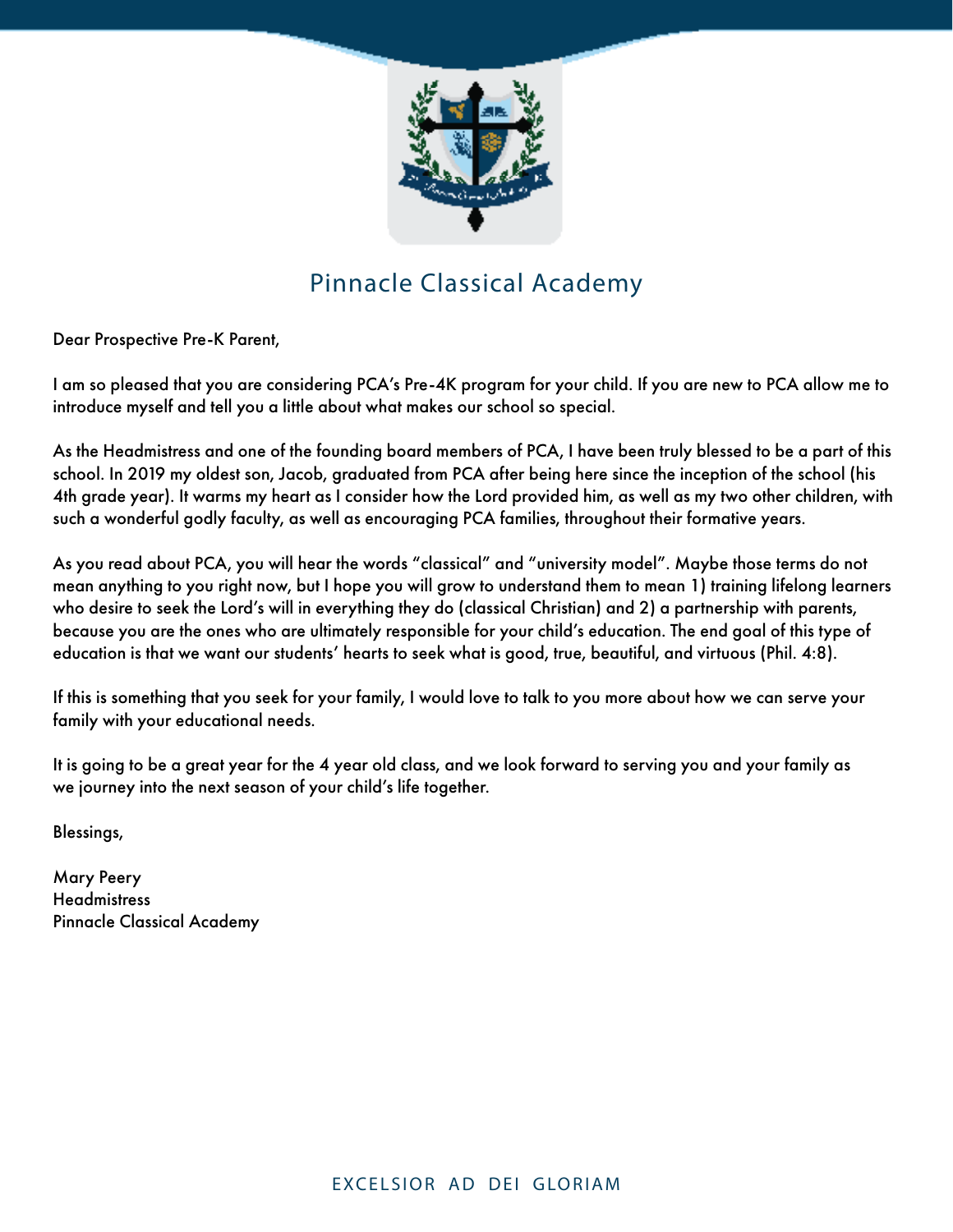

## Enrollment Process & 2022-2023 Tuition Fees

### ADMISSIONS PROCESS

Step 1: Please carefully complete the enrollment application. All information must be provided before your child will be considered.

Step 2: Return the completed application. Please include the following:

- A. Payment of non-refundable \$25 application fee.
- B. A copy of your child's immunization record.

Step 3: Read and sign the Parent's Pledge and Commitment page.

Included in this packet: Student Application PCA Brochure which includes the school's Mission, Vision, and Statement of Faith Appendix A- Class Overview Appendix B- Code of Student Behavior and Discipline Policy

### TUITION & FEES: 2022-2023 RATES

| TUITION (ANNUAL)*             | \$2200 |
|-------------------------------|--------|
| <b>TUITION (BY SEMESTER)*</b> | \$1100 |
| TUITION (MONTHLY) *           | \$245  |
| <b>ENROLLMENT FEE**</b>       | \$50   |
| <b>SUPPLY FEE **</b>          | \$75   |

\*Annual (Due September 5th), By Semester (Due September 5th and January 5th), Monthly (Due 5th of each month - September through May)

\*\*Due August 5th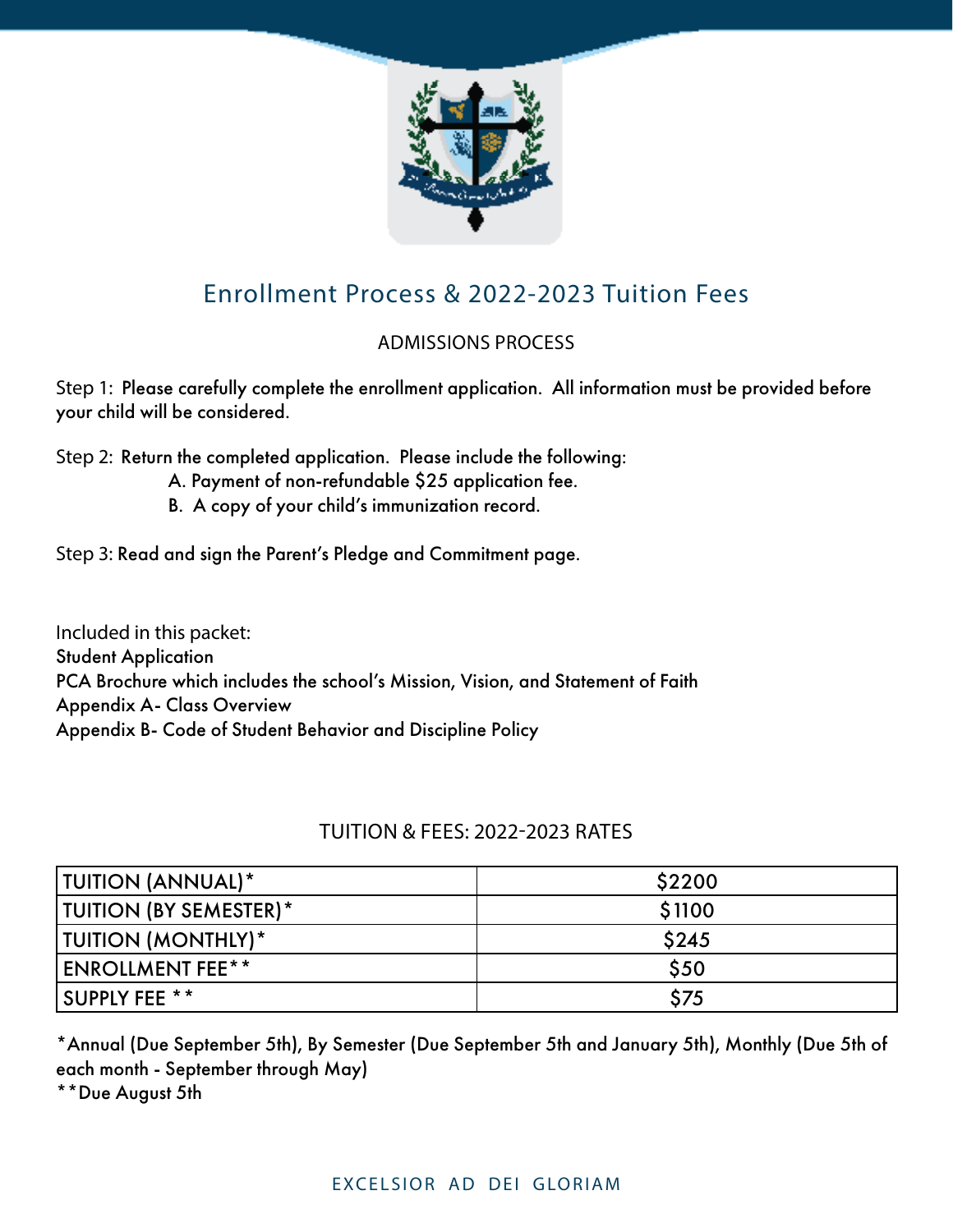

## Application for Four Year Old Preschool Admission 2022-2023

| <b>STUDENT INFORMATION</b>                                                                                                                                                                                                        |            |
|-----------------------------------------------------------------------------------------------------------------------------------------------------------------------------------------------------------------------------------|------------|
|                                                                                                                                                                                                                                   |            |
|                                                                                                                                                                                                                                   | SEX: M / F |
|                                                                                                                                                                                                                                   |            |
|                                                                                                                                                                                                                                   |            |
|                                                                                                                                                                                                                                   |            |
|                                                                                                                                                                                                                                   |            |
|                                                                                                                                                                                                                                   |            |
|                                                                                                                                                                                                                                   |            |
|                                                                                                                                                                                                                                   |            |
| Does your child have any known allergies? Y/N                                                                                                                                                                                     |            |
|                                                                                                                                                                                                                                   |            |
| Is your child presently experiencing any situation(s) unique to your family or home life about which the school<br>should know? What should we know so that we can better understand him/her and provide support where<br>needed? |            |
|                                                                                                                                                                                                                                   |            |
|                                                                                                                                                                                                                                   |            |
|                                                                                                                                                                                                                                   |            |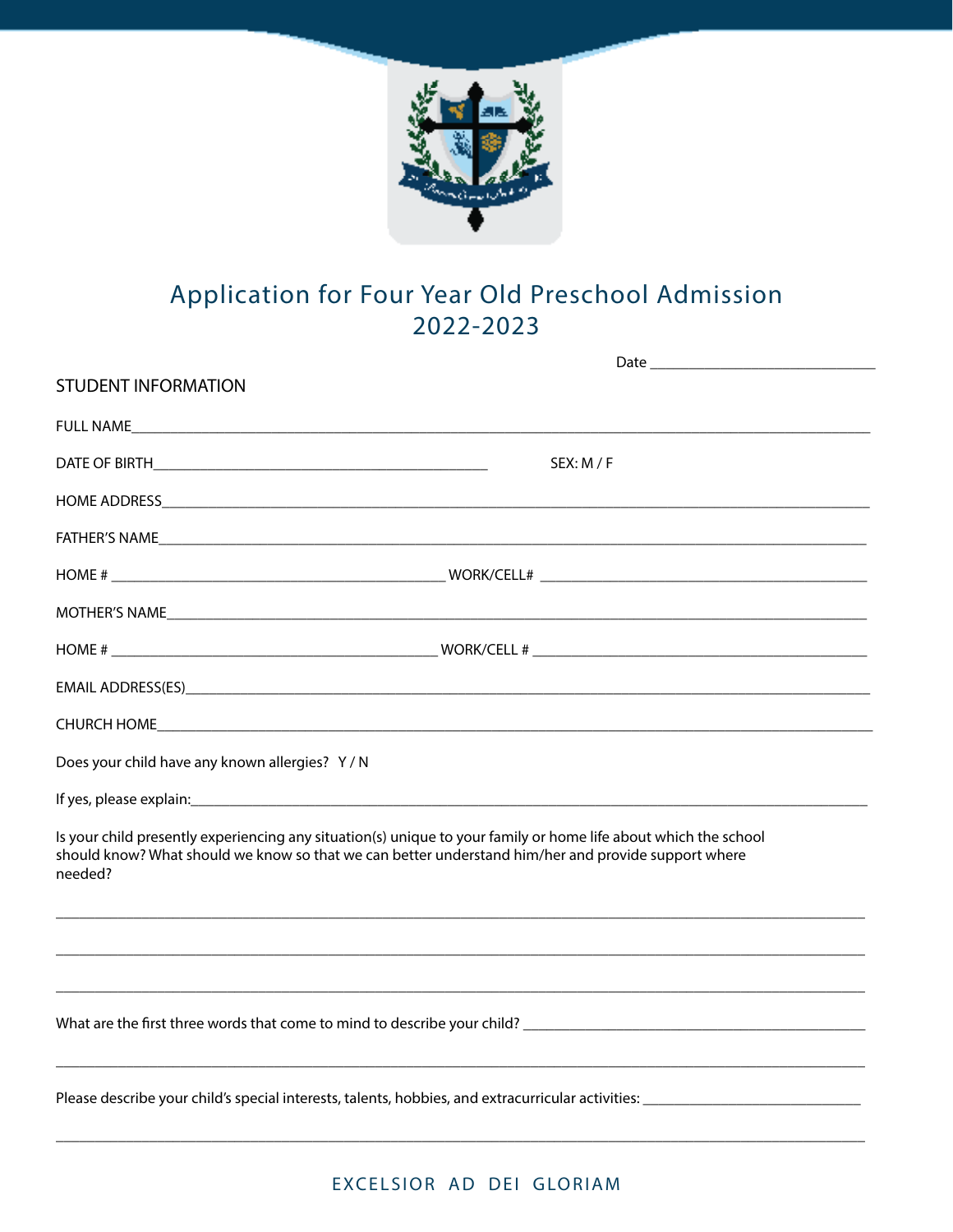

We are so excited to come along side you and partner with you on your child's education. Our dual commitment to the Christian faith and the classical tradition requires that we assume certain things to be absolutely true. It is very important that you carefully read Pinnacle Classical Academy's Statement of Faith and our Vision and Mission Statements (found in the PCA brochure). As the final step in this application, we ask that you take a moment and read through the following guiding principles:

#### Parent's Pledge and Commitment

Parental support and participation is vital to the success of PCA. PCA believes that parents are responsible to educate their children and that the Christian school is simply an instrument to be used by parents as they choose. By signing your name you are pledging to be involved in you r child(ren)'s education by doing the folloing.

We pledge to:

-Pray regularly for PCA.

-Actively support the policies, standards, and programs of the school.

-Pay all tuition and fees on time and notify school administrator if unable to do so.

-Keep in regular contact with your child's teachers to assess your child's progress.

-Speak directly to the director or staff person regarding areas of disagreement with the school or staff, rather than spread criticism.

#### **Commitments**

-I have read the school's Vision Statement, Mission Statement, and Statement of Faith and desire to have my child trained in accordance with these principles. I will do my best to reinforce and model these principles in my home.

-I have read the school's Code of Student Behavior and Discipline Policy (Appendix B), and the faculty and administration will have my full cooperation in the discipline of my child(ren) according to the school's Discipline Policy.

-I understand and accept that if I am offered and accept enrollment at PCA, I will be held responsible for the full year's tuition for my child(ren) whether or not my child(ren) complete(s) the full year.

-I understand that PCA makes no guarantee of admission to any applicant.

-I agree to waive, release, indemnify and/or hold harmless PCA, the PCA School Board, and employees from any claim that may arise out of injury to my child or any member of my family. I intend for this agreement to apply to all situations and circumstances, whether at the school or during off-campus school-related activities, and whether caused by me or by the negligent or intentional conduct of my child, another student, another parent, a PCA School Board member or employee, or any other person.

| Father's/Guardian's Signature | Date |  |
|-------------------------------|------|--|
|                               |      |  |
| Mother's/Guardian's Signature | Date |  |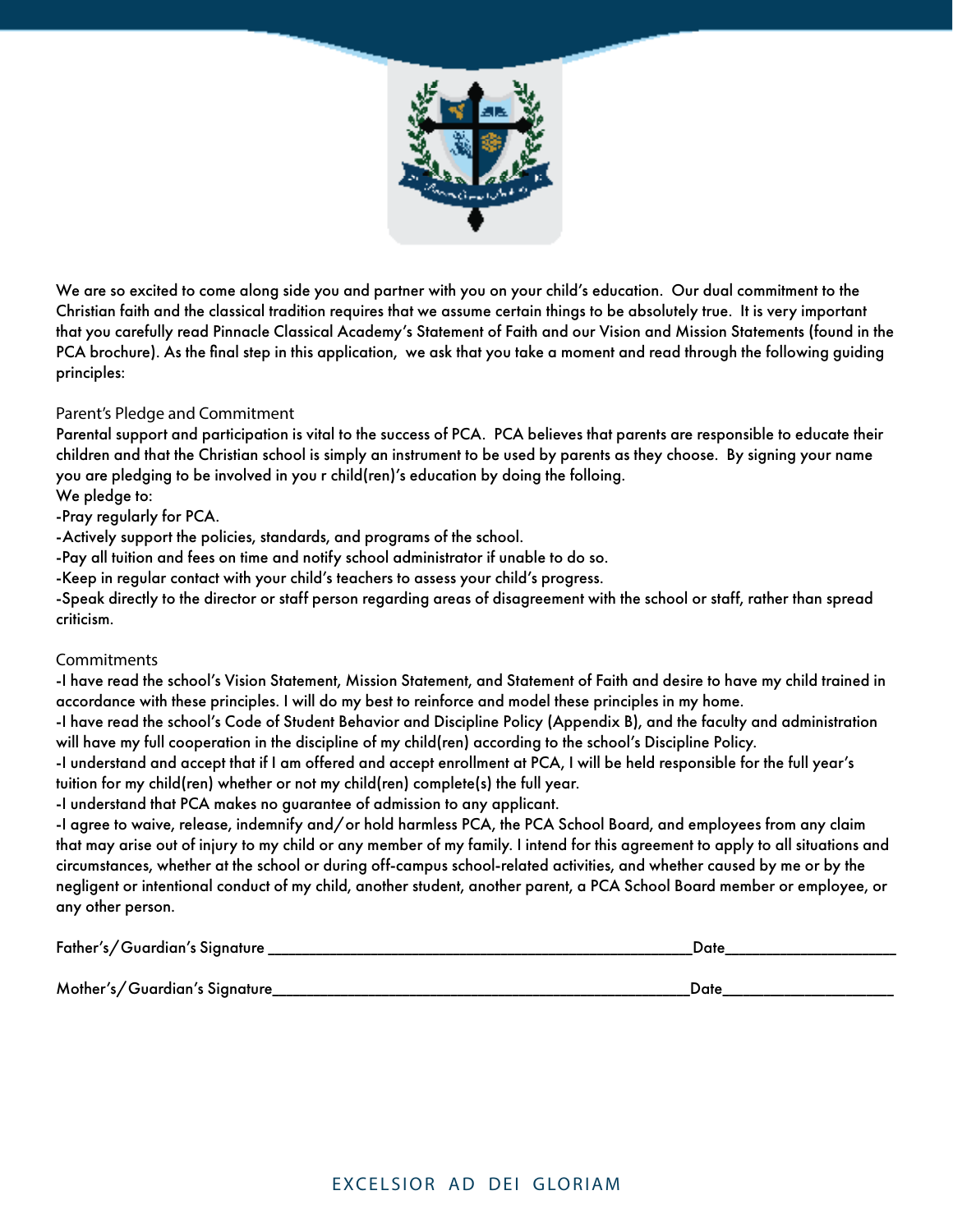

### Appendix A: Class Overview

PCA's preschool program utilizes a small classroom environment that focuses on kindergarten preparation with a classical focus. Phonics, wrtiting, literature, basic math, Bible study, and Bible verse memory as well as art and music will comprise the curriculum.

Meeting Days: Tuesday and Thursdays beginning September 6, 2022.

Time: 7:55 am - 1:30 pm (optional: 2:30 pm dismissal if student has older sibling 1st grade or higher at PCA).

Tuition: Tuition is due by the 5th of each month without incurring a late fee. The first month's tuition is due by September 5, 2022. You may also choose to pay tuition all at once or by semester. If you choose to pay all at once, the tuition is due September 5, 2022. Semester payments are due no later than September 5, 2022 for the first sememster and January 5, 2023 for the second semester.

Dress Code: Play clothes

Curriculum: The curriculum is compiled from a variety of sources including *Spell to Write and Read, My ABC Bible Verses,*  and *Slow and Steady Get Me Ready.* The students will also complete themed units of study based on the seasons, holidays, and letters.

What to bring: Students will need a lunchbox with a snack and a full lunch. Food needs to be packed in a way that it will be ready to eat. There is no easy access to heating or refrigerating their food, so please utilize an icepack or thermos. Students will also need a water bottle with water. We discourage juice due to the sugar and the effects it can have on students focus. Please put your child's name on all of their belongings.

Drop off/Pickup: Students must be dropped off 7:35-7:55 am and picked up 1:30-1:40 pm (optional: 2:30-2:40 if student has older sibling 1st grade or higher at PCA).

Calendar: The calendar will follow Pinnacle Classical Academy's academic calendar.

Supplies: The \$75 supply fee of will cover the basic supplies and curriculum.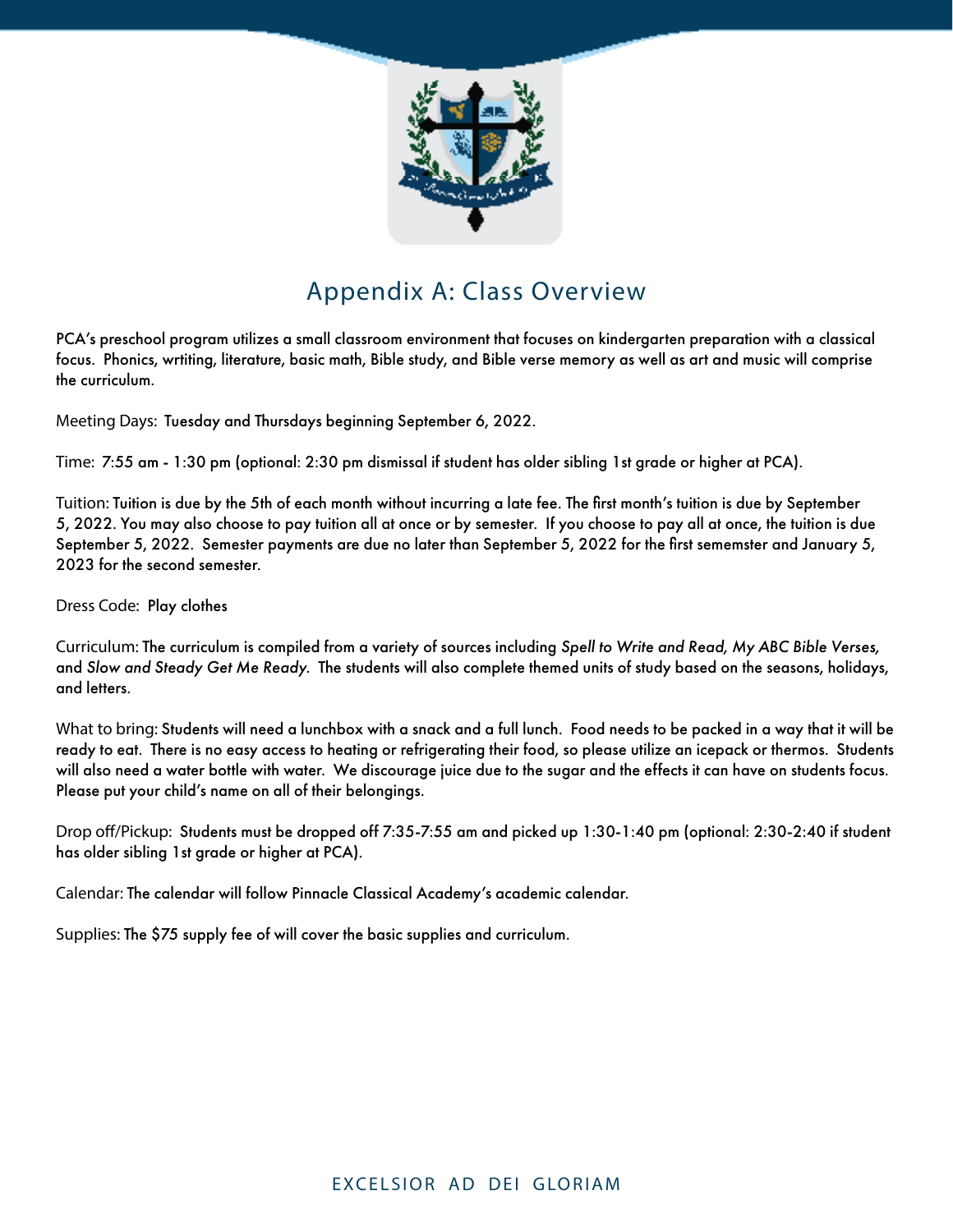

### Appendix B: Code of Student Behavior and Discipline Policy

#### Introduction

 Pinnacle Classical Academy (PCA) has developed a Code of Student Behavior based on 1) the commands of Scripture 2) institutional preferences which foster an environment conducive to achieving the school's goals, and 3) expectations for a climate of mutual respect, love, and encouragement among students, faculty, and staff. All behavior and conversation should be conducted to the glory of God. All students are expected to abide by the Code of Student Behavior. Each teacher will use a system of classroom management to encourage compliance with the school code. Students who do not follow the code will be subject to disciplinary action.

#### Code of Student Behavior

Our Lord Jesus Christ said, "'Love the Lord your God with all your heart and with all your soul and with all your mind.' This is the first and greatest commandment. And the second is like it: 'Love your neighbor as yourself'" (Matthew 22:37- 39). Therefore, every member of the Board of Directors, the faculty and staff, and the student body is expected to live according to these two commands. The following list of specific behaviors is rooted in these commands and is supported else- where in Scripture:

1. Since God is holy and His name is to be revered, students are expected to demonstrate appropriate reverence to God through their words and actions. Any behavior or activity that treats the Lord' s name, or character, with triviality is not permitted. (Exodus 20:7)

2. Since truthfulness is commanded by God and is the basis for meaningful relationships, students will demonstrate honesty in all their dealings with one another and the staff. Students should respect the property and belongings of others, including school property. (Exodus 20:15-17)

3. Since Christ commands His children to consider others' needs first, students will refrain from actions that do not encourage and uplift their schoolmates. Students should especially be warned against behavior which would be considered verbal or physical abuse, such as fighting, bullying, slandering, etc. (Ephesians 4:29; Philippians 2:3)

4. Since submission to and respect for authority is biblically mandated and critical to the shaping of a child's life, students must obey instructions from the PCA faculty, staff, and supporting adults promptly, willingly, completely and cheerfully. An atmosphere of mutual respect and courtesy will be maintained between students and staff. (1 Peter 2:13-21)

5. Since certain recreational devices can prevent students from working heartily as unto the Lord, PCA does not permit the use of personal music devices, any wireless communication devices, portable gaming systems, toys, and the like in the classroom or during educational activities. (Colossians 3:23)

6. Since Scripture mandates personal holiness and sexual purity, students are expected to conduct themselves according to biblical commands for purity and integrity. All public displays of affection (e.g., holding hands, kissing, etc.) are prohibited on school grounds or at any school-sponsored activities. (Romans 12:1; 1 Corinthians 6:12-20)

7. Since our students serve as ambassadors for Christ and representatives of the school, it is expected that students will conduct themselves according to biblical standards of behavior during all school-sponsored activities, including field trips, athletic events, or any other off-campus